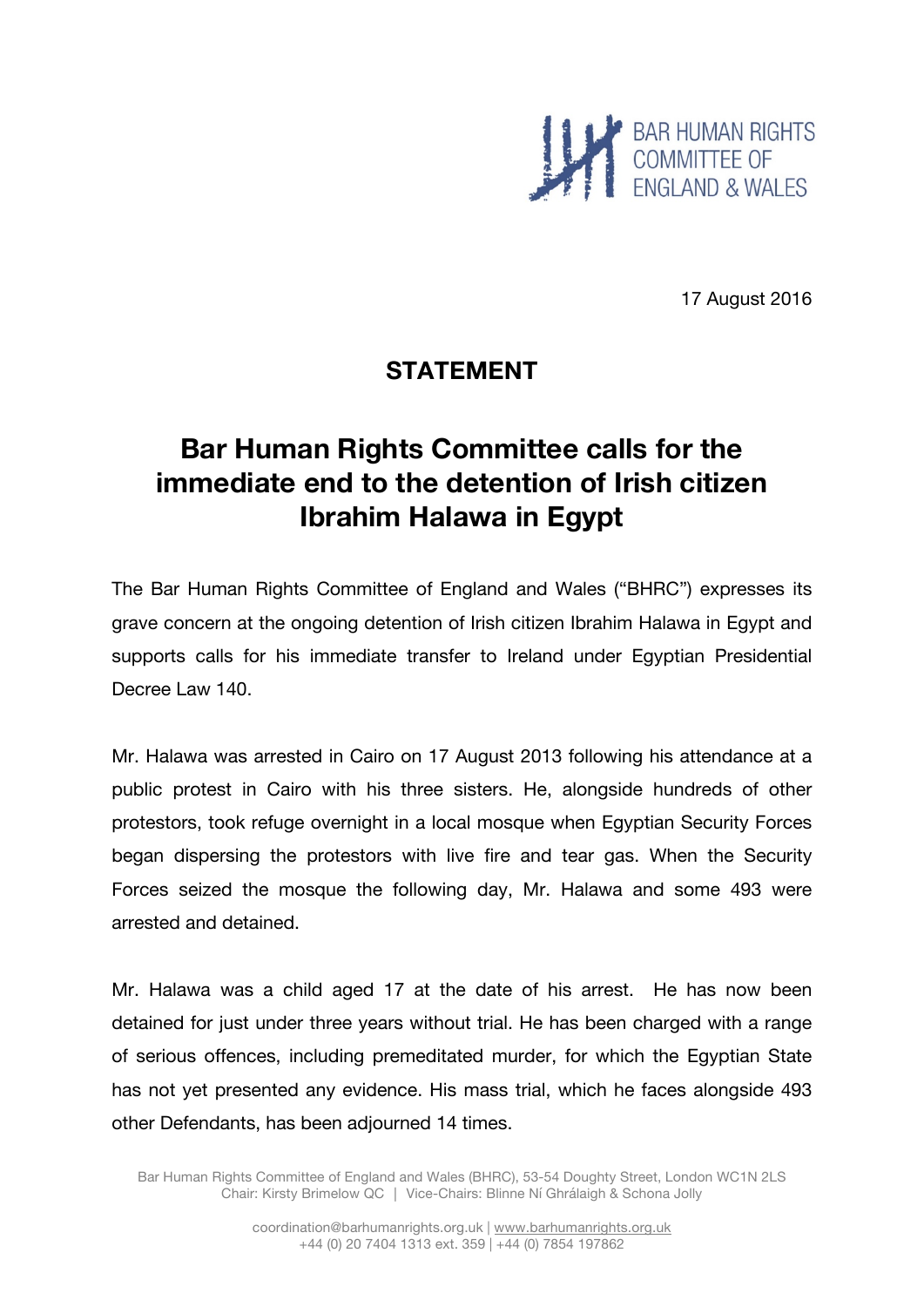## **Arbitrary Detention**

BHRC is gravely concerned that Mr Halawa's detention breaches international legal principles.

In particular, BHRC considers that the pre-trial detention of Mr. Halawa for a period of just under 3 years is highly likely to constitute a violation of the non-derogable prohibition against arbitrary detention pursuant to article 9 of the International Covenant on Civil and Political Rights ("ICCPR")<sup>1</sup> and in particular amounts to a violation of the right to trial without undue delay.

BHRC considers that there is no evidence that the detention of Mr. Halawa is either reasonable or necessary, or that alternatives to detention have been explored adequately or at all. Likewise, there is no evidence to show that Mr. Halawa was brought promptly before a Judge following his initial detention to determine the legality of his detention or any evidence to justify his the 7 month period in which Mr. Halawa was detained before even being charged.

While it is correct that Mr. Halawa's detention has been subject to judicial review, BHRC is concerned that these reviews are inadequate and contrary to international standards as on each occasion, the detention period is simply extended, the prosecution fail to disclose any relevant evidence, lawyers for Mr Halawa are denied access to hearings and prosecution documentation, and the judiciary fail to provide adequate reasons for their decisions.

BHRC therefore considers that Mr. Halawa has been denied an opportunity to challenge his detention in a meaningful manner and that the period of time in which he has been detained pre-trial is both unreasonable and unnecessary.

The magnom of the UCCPR in 1967 and ratified in 1982.

Bar Human Rights Committee of England and Wales (BHRC), 53-54 Doughty Street, London WC1N 2LS Chair: Kirsty Brimelow QC │ Vice-Chairs: Blinne Ní Ghrálaigh & Schona Jolly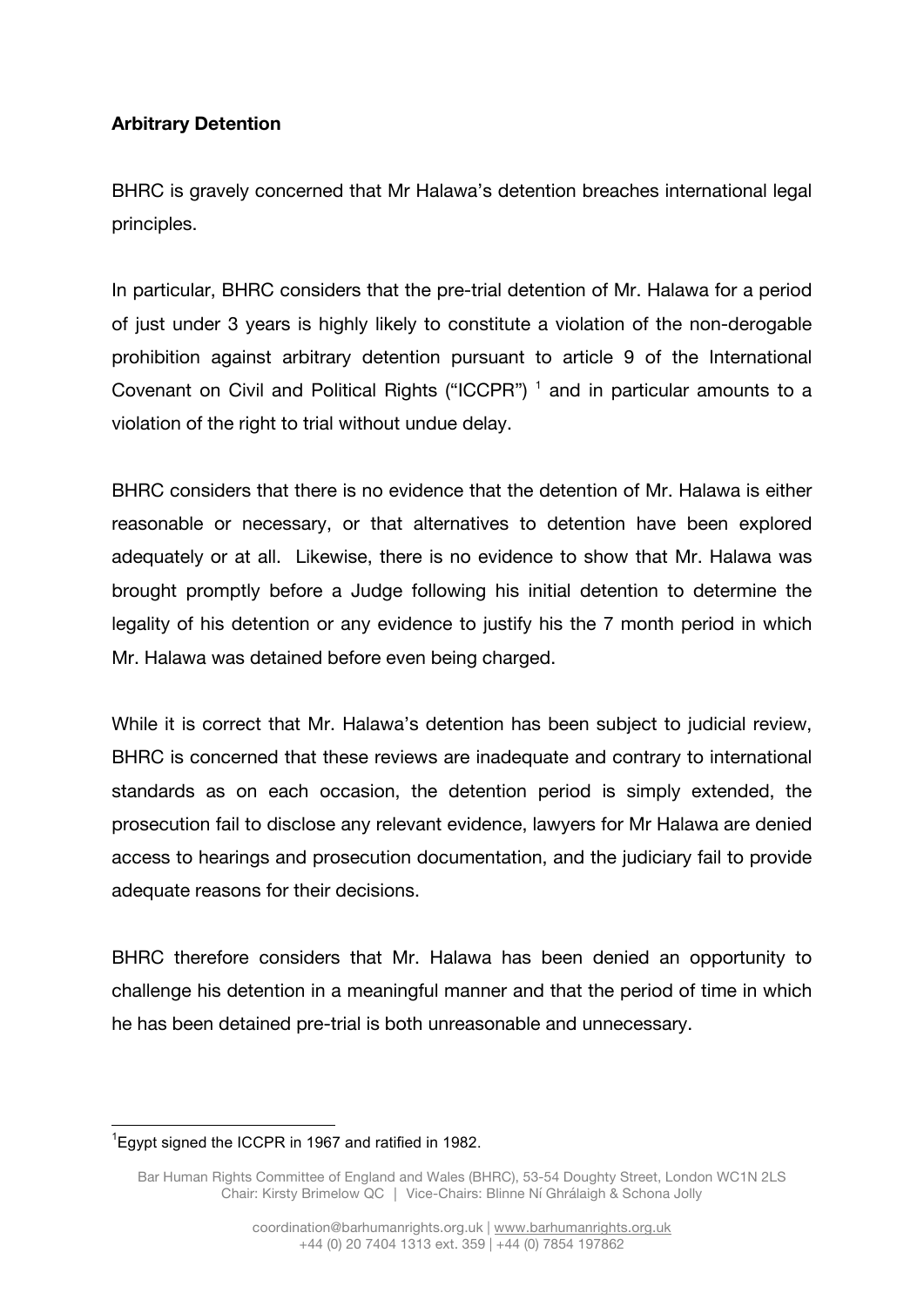### **Fair Trial**

BHRC is also gravely concerned that Mr. Halawa faces the prospect of an unfair trial contrary to Articles 9 and 14 of the ICCPR and Articles 6 and 7 of the African Charter of Human and People's Rights.<sup>2</sup>

BHRC is particularly concerned that Mr. Halawa is facing a mass trial alongside with 493 other defendants, the majority of whom are adults.

This follows a pattern of mass trials occurring in Egypt over the last two years despite extensive international outcry and condemnation, including by UN human rights experts, the European Union, the African Commission and international human rights organisations, including Amnesty International and Human Rights Watch.

BHRC contends that a mass trial of this nature is inherently incapable of meeting the fair trial guarantees provided by Articles 9 and 14 of the ICCPR and Articles 6 and 7 of the African Charter. This is in the main because the sheer number of defendants impacts on the right to a fair trial including the right to cross-examine and effectively prepare an adequate defence in response to individual evidence. BHRC has very clear concerns as to how 493 defendants accused jointly of serious charges can ever hope to benefit from the entitlement to the presumption of innocence or basic fair trial minimum guarantees.

For instance, BHRC understands that Mr. Halawa's trial has been adjourned on multiple occasions in order to attempt to find a court room to simply accommodate the number of defendants. Further, in a number of hearings, Mr. Halawa's lawyers were unable to question witnesses and Mr. Halawa himself was denied the right to testify or to participate directly in the proceedings. It is clear that each of these infringe minimum fair trial standards according to international law.

 $2$  Egypt signed the African Charter in 1981 and ratified in 1984

Bar Human Rights Committee of England and Wales (BHRC), 53-54 Doughty Street, London WC1N 2LS Chair: Kirsty Brimelow QC │ Vice-Chairs: Blinne Ní Ghrálaigh & Schona Jolly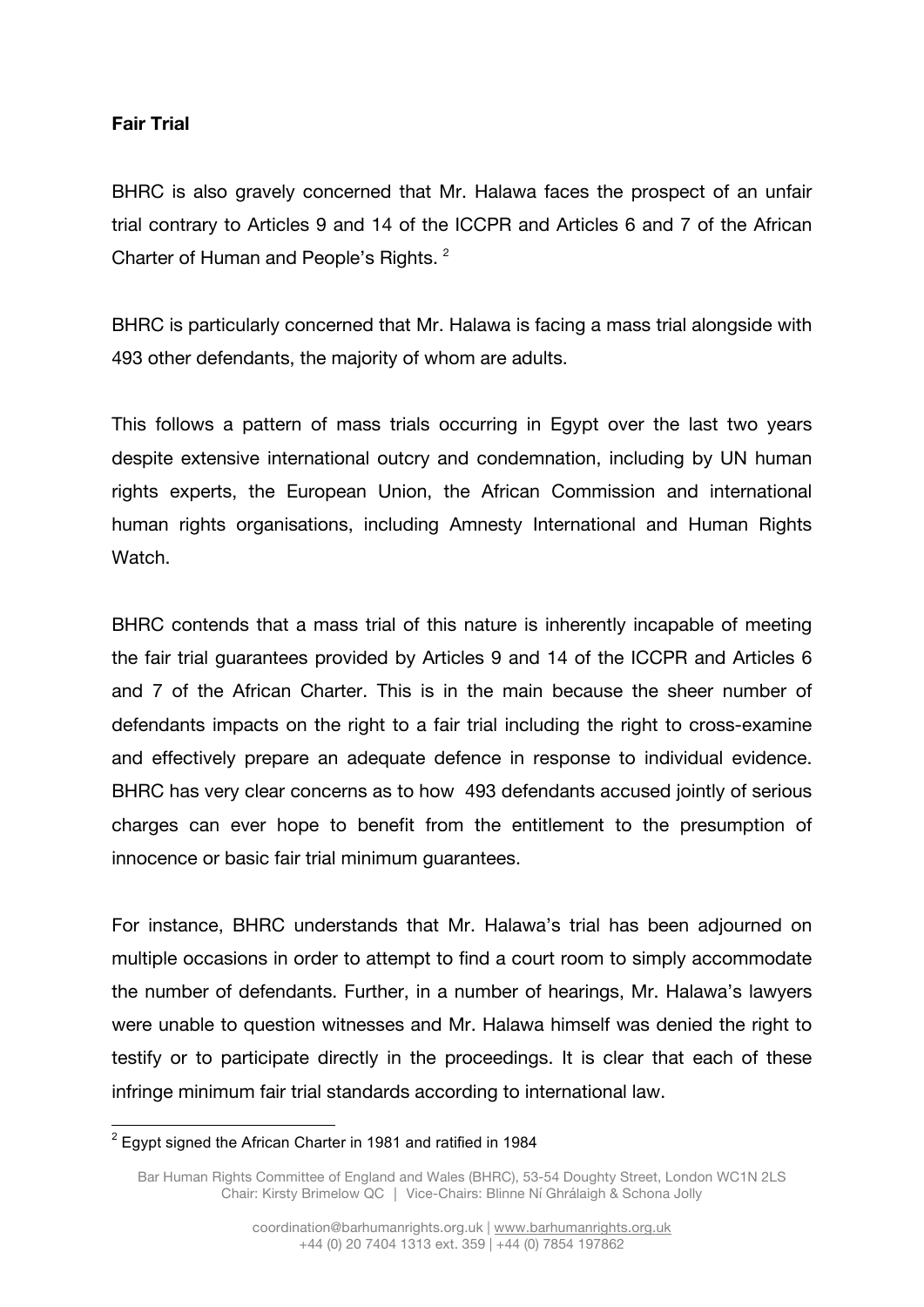BHRC reiterates that the right to a fair trial, including the right to a trial without undue delay and to a trial in which a defendant can properly test the evidence before him is non-derogable, and therefore cannot be justified including on the basis of a 'state of emergency'.

#### **Rights as a child**

BHRC is concerned that the Egyptian authorities have failed to adequately consider Mr. Halawa's age throughout his detention.

At the date of his arrest Mr Halawa was only 17 years old and therefore a child according to international law but has at all times been treated by the Egyptian authorities as an adult. In particular Mr. Halawa has, from the outset of his detention been detained with adults and is further being tried with adults contrary to both Articles 37 and 40 of the Convention on the Rights of the Child which requires that children deprived of their liberty are to be separated from adults, unless it is in their interests not to do so and that children receive a fair trial in accordance with their age.

Further, BHRC is concerned that the conditions of Mr. Halawa's detention fail to comply with minimum international standards for the treatment of juveniles in prison- in particular the UN Rules for the Protection of Juveniles Deprived of their Liberty and the UN Standard Minimum Rules for the Administration of Juvenile Justice.

In addition, Mr. Halawa remains subject to an offence which if convicted, could result in the death sentence. This is contrary to a fundamental prohibition in international law on the imposition of such a penalty for those who were minors at the time of their alleged offence.

Bar Human Rights Committee of England and Wales (BHRC), 53-54 Doughty Street, London WC1N 2LS Chair: Kirsty Brimelow QC │ Vice-Chairs: Blinne Ní Ghrálaigh & Schona Jolly